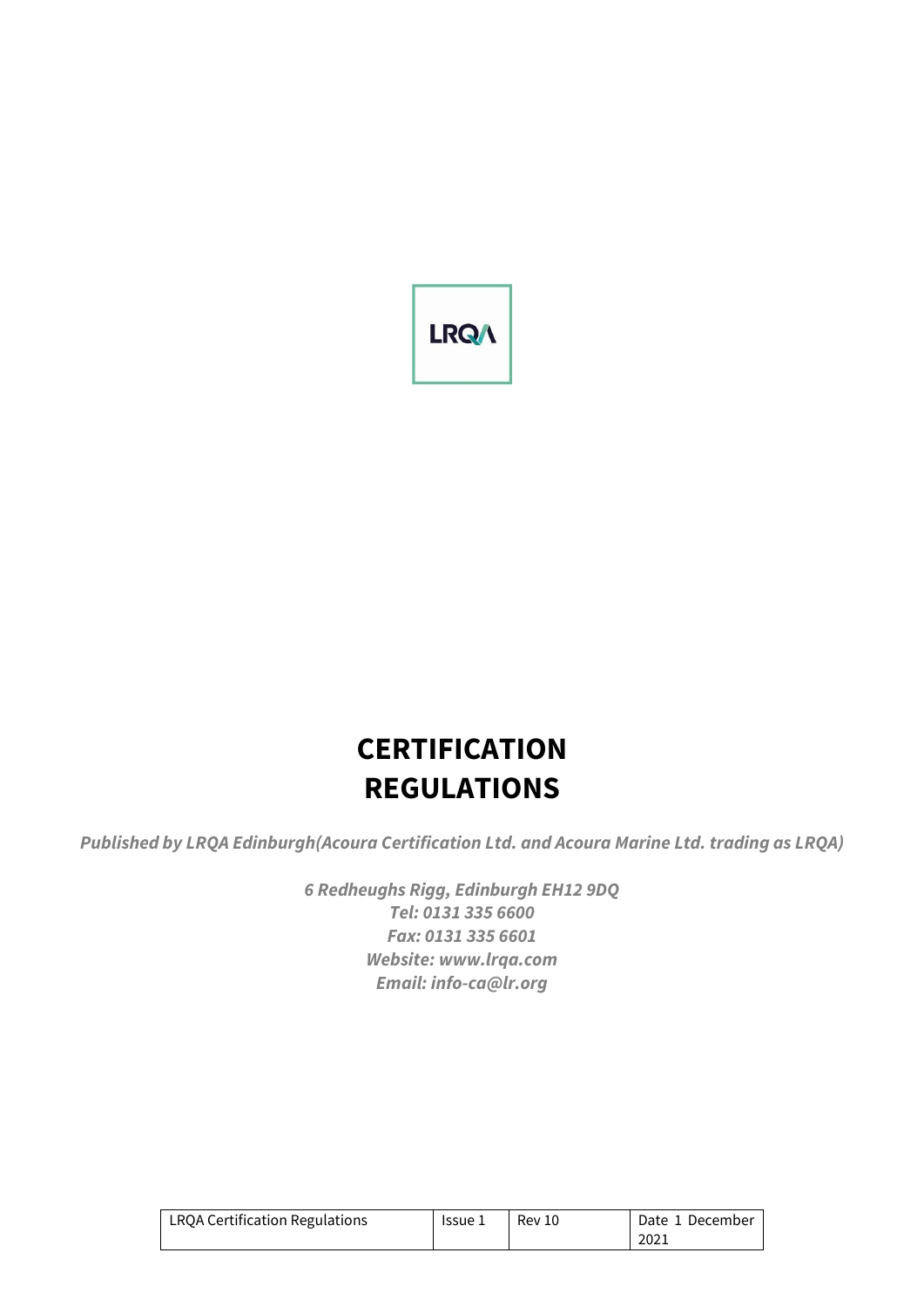### Contents

| 1.  |  |
|-----|--|
| 2.  |  |
| 3.  |  |
| 4.  |  |
| 5.  |  |
| 6.  |  |
| 7.  |  |
| 8.  |  |
| 9.  |  |
| 10. |  |
| 11. |  |
| 12. |  |
| 13. |  |
| 14. |  |
| 15. |  |
|     |  |

| LRQA Certification Regulations | lssue 1 | Rev 10 | Date 1 December |
|--------------------------------|---------|--------|-----------------|
|                                |         |        | 2021            |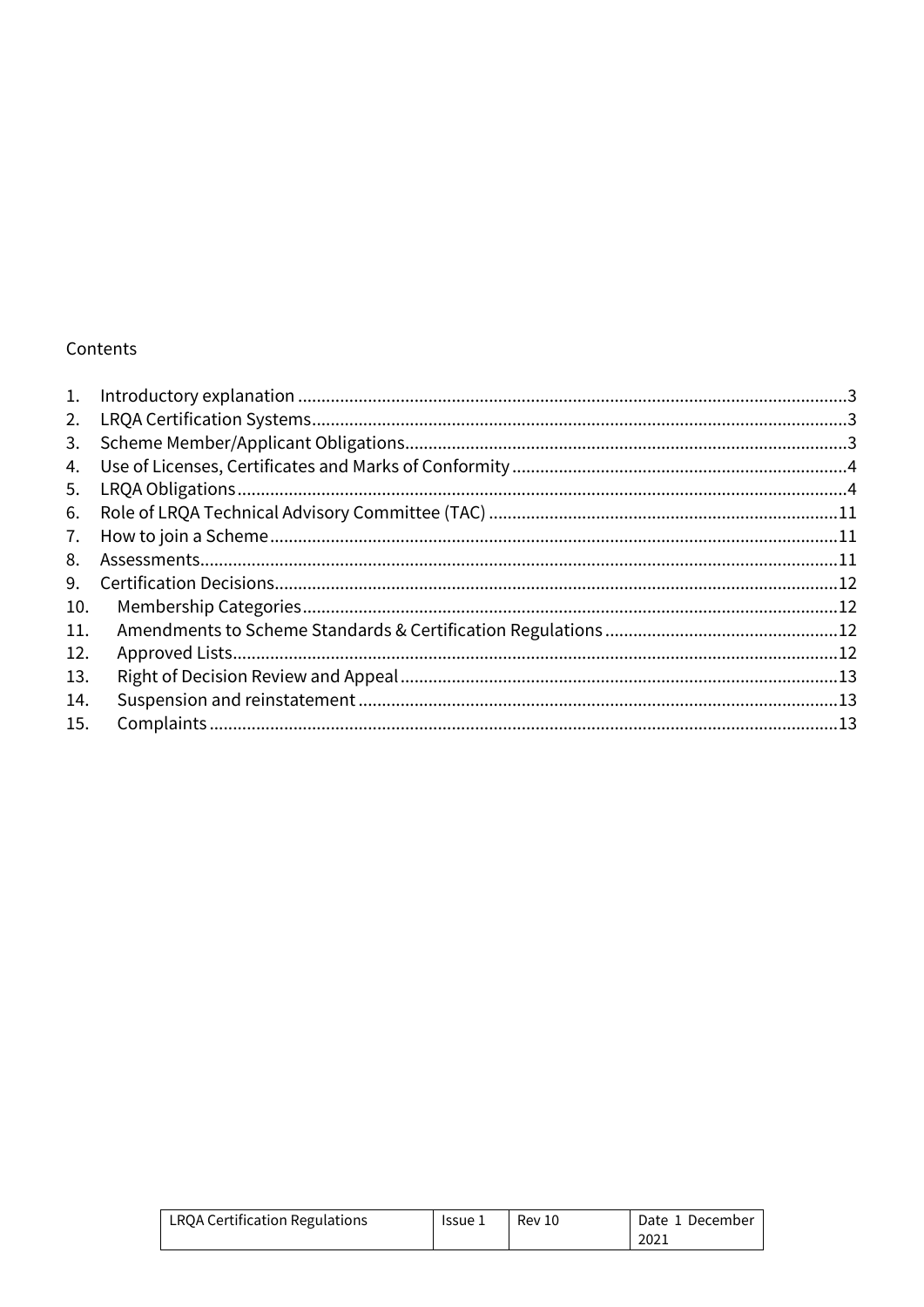### <span id="page-2-0"></span>**1. Introductory explanation**

- **1.1** These Certification Regulations govern all certification services offered by Acoura Certification Limited trading as LRQA (UKAS accreditation number 0071) and Acoura Marine Limited trading as LRQA (UKAS accreditation number 0073, ASI accreditation code ASI-ACC-020 and ANSI accreditation ID 1219).
- **1.2** Acoura Certification Limited trading as LRQA and Acoura Marine Limited trading as LRQA adhere to ISO/IEC 17065 (Conformity assessment requirements for bodies certifying products, processes and services).
- **1.3** Under ISO/IEC 17065 Acoura Certification Limited trading as LRQA and Acoura Marine Limited trading as LRQA offer certification to a number of Certification Schemes, which contain standards.
- **1.4** A LRQA Customer agrees to adhere to the requirements of the Certification Scheme standard and the obligations laid out in section 3 (Scheme Member/Applicant Obligations).

### <span id="page-2-1"></span>**2. LRQA Certification Systems**

- **2.1** Acoura Certification Ltd trading as LRQA and Acoura Marine Ltd trading as LRQA, hereon in referred to as LRQA, are independent third-party Certification Bodies operating Certification Systems for a number of Certification Schemes.
- **2.2** The Certification System for products (including services) and processes is an independent third-party system, compliant with ISO/IEC 17065, for determining product conformity against Scheme Standards. The Certification System may require examination of the product, the production process, the production environment, and the production, storage and distribution facilities and, where appropriate, assessment of the quality system records. Certification after initial assessment is followed by continuing assessment, audit, inspection or surveillance. Certified members receive a Certificate of Conformity and authorisation to use an appropriate Scheme Certification Mark, where relevant.

### <span id="page-2-2"></span>**3. Scheme Member/Applicant Obligations**

All certified Scheme applicants/members/clients/participants (thereafter referred to as members) agree to:

- **3.1** Comply with all the requirements detailed in the appropriate Scheme Standards and not make any false statement or declaration during the course of certification.
- **3.2** Provide access announced or unannounced to LRQA assessment staff (and, where appropriate, accompanying authorised personnel) for the purpose of assessment of the member's product, the process, the production environment, the production, storage and distribution facilities and records against the requirements of the Scheme Standard.
- **3.3** Notify LRQA Edinburgh of any significant changes to the ownership or management structure of the unit/site producing certified product or changes in the facilities or methods of production/management, which may affect the certification granted.

| LRQA Certification Regulations | lssue ì | Rev 10 | Date 1 December |
|--------------------------------|---------|--------|-----------------|
|                                |         |        | 2021            |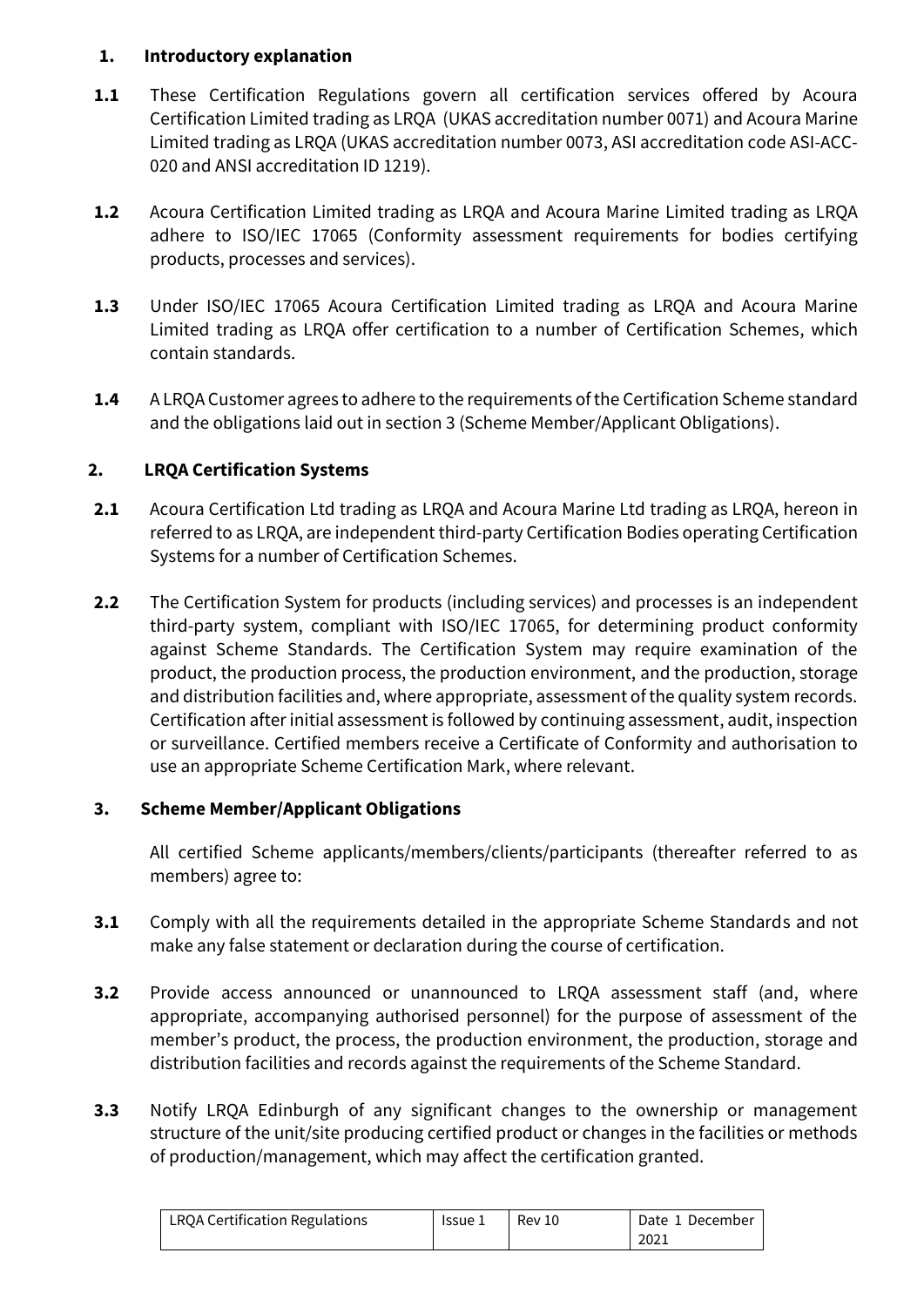- **3.4** At all times ensure compliance with all legislation that relates to the appropriate scheme sector. Where reference has been made to legislative requirements within the Scheme Standards, certification does not imply that all aspects of the referenced legislation have been met.
- **3.5** Immediately notify LRQA Edinburgh of any prosecutions or failure to comply with relevant industry related legislation which may breach Scheme requirements or of any failure to comply with Scheme Standards of which the member is aware of at time of application or becomes aware ofrelating to the operation of their business or personnel/staff involved with the operation of their business.
- **3.6** Maintain a system for the recording and actioning of complaints received in relation to the products certified.
- **3.7** Pay the necessary fees determined for the Scheme.
- **3.8** Notify LRQA Edinburgh of all units/businesses owned by the member, whether participating or not in the Certification Scheme.
- **3.9** Inform LRQA Edinburgh if receiving any other services or certification from another company within the Acoura or LRQA Groups [\(www.lrqa.com\)](http://www.lrqa.com/)
- **3.10** Not bring the Scheme, the Scheme Owner or LRQA into disrepute. Not use its certification to make statements that LRQA considers to be misleading or unauthorised.
- **3.11** Agree that upon suspension, withdrawal or termination of certification, will cease to make claims of certification for the product, process, or system.
- **3.12** Adhere to the requirements set out in part (4) below.

#### <span id="page-3-0"></span>**4. Use of Licenses, Certificates and Marks of Conformity**

- **4.1** Licenses, Certificates and Marks of Conformity (including but not limited to: passports, schedules and other official Scheme documents or mechanisms) remain the property of LRQA and must be returned or destroyed upon request.
- **4.2** Incorrect use of references to the Scheme or misleading use of Licenses, Certificates, Marks of Conformity indicating a product is certified, may result in the member being suspended or certification withdrawn.
- **4.3** Copies of certification documents must be reproduced in their entirety or according to the Scheme regulation.
- **4.4** Claims made in, and logos used in, advertising, brochures, websites and other public documents must meet the requirements of those specified in the Scheme Standard.

#### <span id="page-3-1"></span>**5. LRQA Obligations**

| LRQA Certification Regulations | Issue 1 | Rev 10 | Date 1 December |
|--------------------------------|---------|--------|-----------------|
|                                |         |        | 2021            |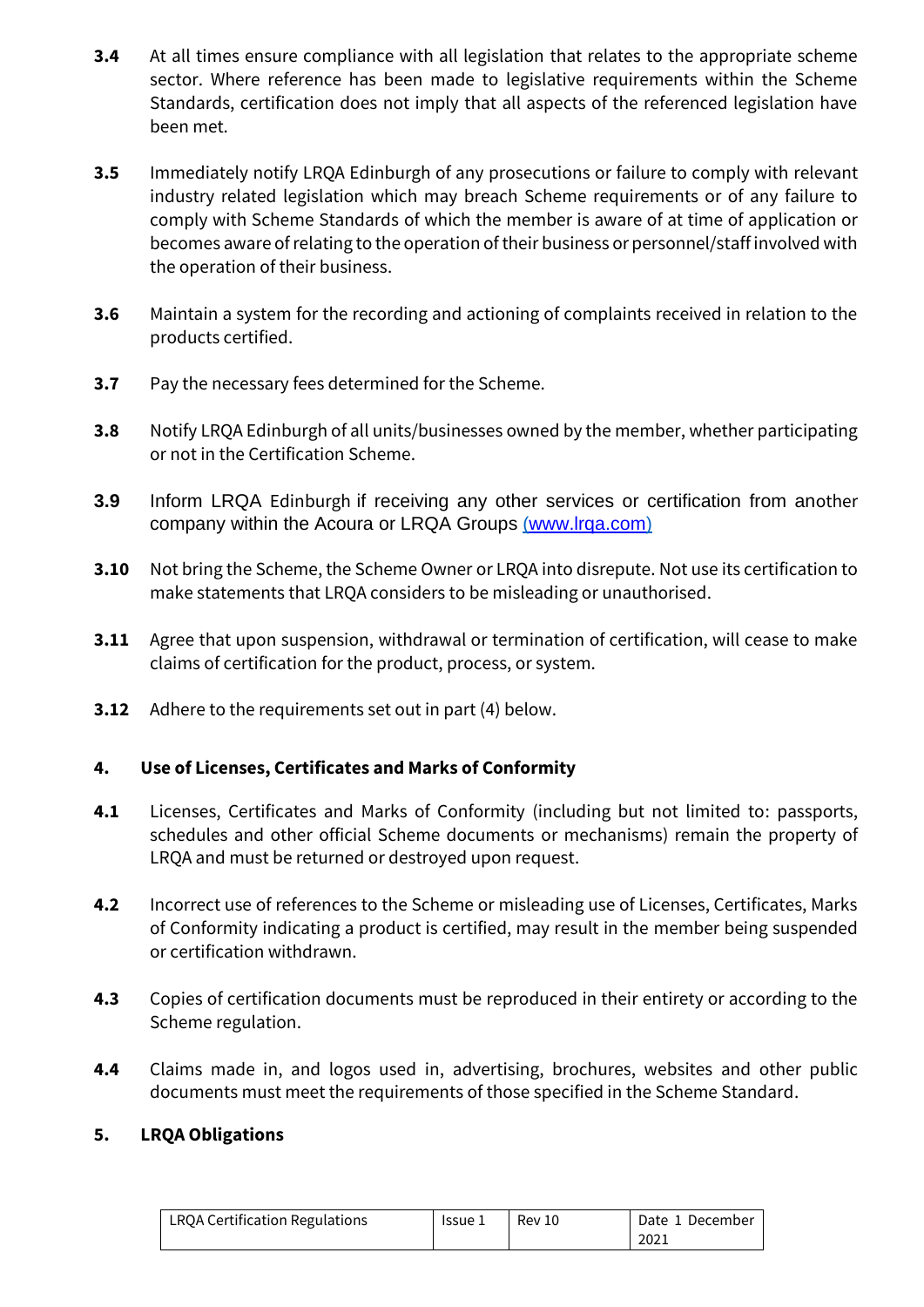As the certifying body for a Scheme, LRQA undertakes to provide for members of a Scheme the following:

- **5.1** An independent assessment of the member's product the process, the production environment, the production, storage and distribution facilities and records to ascertain for certification purposes compliance with the requirements of the Scheme Standard.
- **5.2** Timely notification of any changes to the Scheme Standards.
- **5.3** A Certificate and authorisation to use the designated Scheme Mark following Certification, where relevant.

### **5.4 Data Protection and Obligations under GDPR**

### **5.4.1 Key definitions**

- **Acoura Holdings Ltd. and it's group companies, Acoura Certification Ltd., Acoura Consulting Ltd. and Acoura Marine Ltd. and trading as LRQA** here after referred to as ("**LRQA**") is both a data controller and a data processor.
- A **controller** determines the purposes and means of processing personal data.
- A **processor** is responsible for processing personal data on behalf of a controller.
- **General Data Protection Regulations (GDPR)** applies to processing carried out by organisations operating within the EU. It also applies to organisations outside the EU that offer goods or services to individuals in the EU.
- **Personal data** The GDPR applies to 'personal data' meaning any information relating to an identifiable person who can be directly or indirectly identified in particular by reference to an identifier. This definition provides for a wide range of personal identifiers to constitute personal data, including name, identification number, location data or online identifier, reflecting changes in technology and the way organisations collect information about people.

### **5.4.2 Principles**

### **GDPR states that all personal data must be:**

- processed lawfully, fairly and in a transparent manner in relation to individuals;
- collected for specified, explicit and legitimate purposes and not further processed in a manner that is incompatible with these purposes; further processing for archiving purposes in the public interest, scientific or historical research purposes or statistical purposes shall not be considered to be incompatible with the initial purposes;
- adequate, relevant and limited to what is necessary in relation to the purposes for which they are processed;
- accurate and, where necessary, kept up to date; every reasonable step must be taken to ensure that personal data that are inaccurate, having regard to the purposes for which they are processed, are erased or rectified without delay;

| LRQA Certification Regulations | lssue 1 | Rev 10 | Date 1 December |
|--------------------------------|---------|--------|-----------------|
|                                |         |        | 2021            |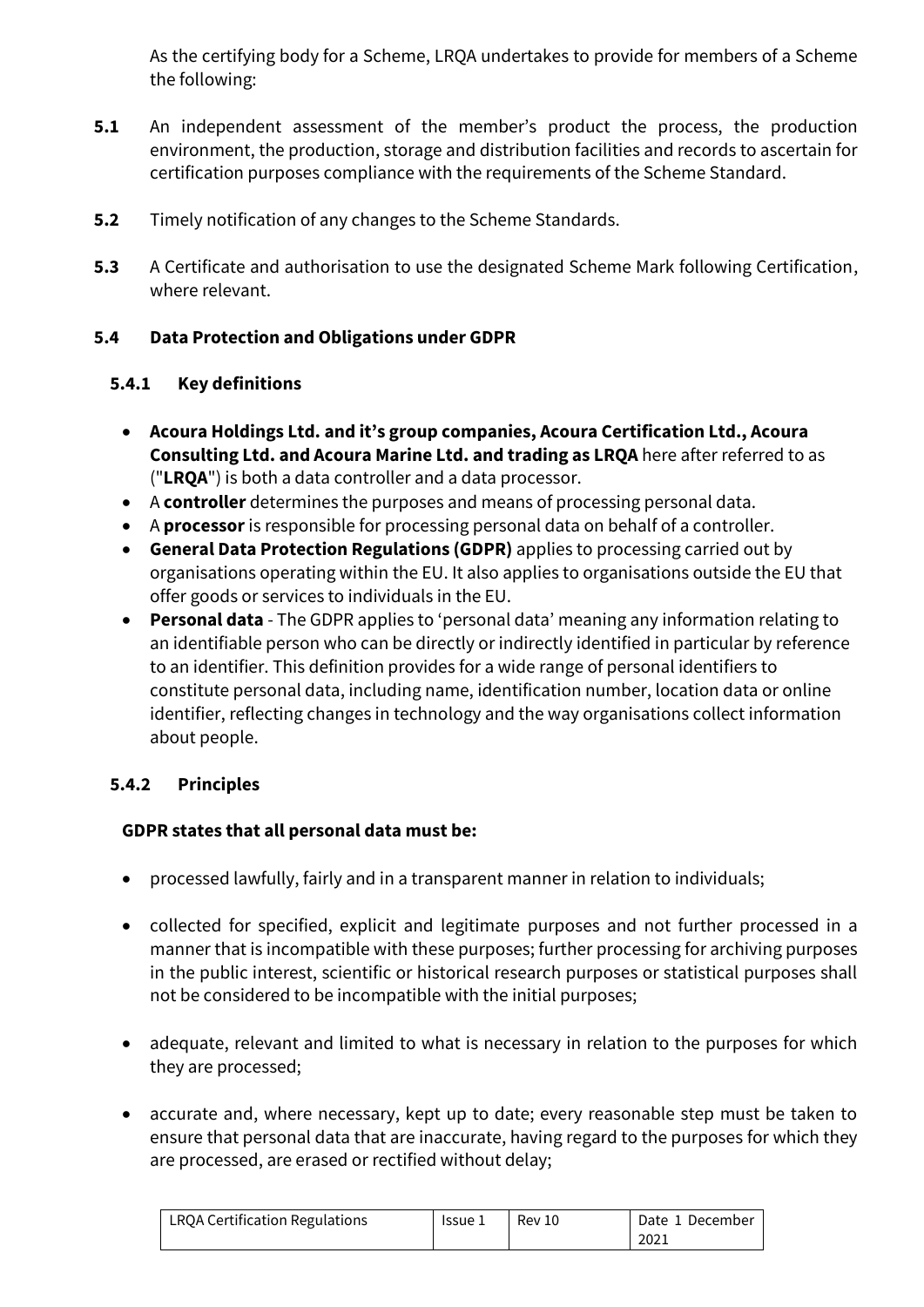- kept in a form which permits identification of data subjects for no longer than is necessary for the purposes for which the personal data are processed; personal data may be stored for longer periods in so far as the personal data will be processed solely for archiving purposes in the public interest, scientific or historical research purposes or statistical purposes subject to implementation of the appropriate technical and organisational measures required by the GDPR in order to safeguard the rights and freedoms of individuals; and
- processed in a manner that ensures appropriate security of the personal data, including protection against unauthorised or unlawful processing and against accidental loss, destruction or damage, using appropriate technical or organisational measures
- the controller shall be responsible for, and be able to demonstrate, compliance with the principles.

LRQA fully complies with all the conditions and principles of GDPR and it requires its scheme members to provide consent for data processing in-line with their relevant scheme membership.

# **5.4.3 Lawful basis for processing**

The primary Lawful Basis for holding and processing of personal data are either contractual or consent. As members of a scheme operated by LRQA you must consent to the lawful processing of your information as required for the operation of the scheme and in-line with the schemes rules.

# **5.4.3.1 Consent**

By joining a LRQA managed scheme you are providing consent for LRQA to hold and process data in-line with the details of this agreement and the AIMS and Assist GDPR Updates which are available on the LRQA website.

# **5.4.3.2 Contract**

Where services are provided via a third party contracting entity (e.g. Milk Purchaser or Cooperative) the contract between ourselves and the third party will cover the details of the lawful basis for data processing.

# **5.4.3.3 Legitimate interests**

A legitimate interest assessment has been completed for elements of the client and scheme member data held by LRQA. While the primary Lawful Basis for holding and processing of personal data are either contractual or consent there are additional Legitimate Interest arguments that apply to audit reports, evidence, and system notes.

Identifiable personal information could legitimately be provided into the system regarding third parties such as industry professionals (Vets, Health Inspectors, Stockmen, Technical Staff etc..) or customers that we may not have explicit consent or a direct contract with.

| LRQA Certification Regulations | Issue 1 | Rev 10 | Date 1 December |
|--------------------------------|---------|--------|-----------------|
|                                |         |        | 2021            |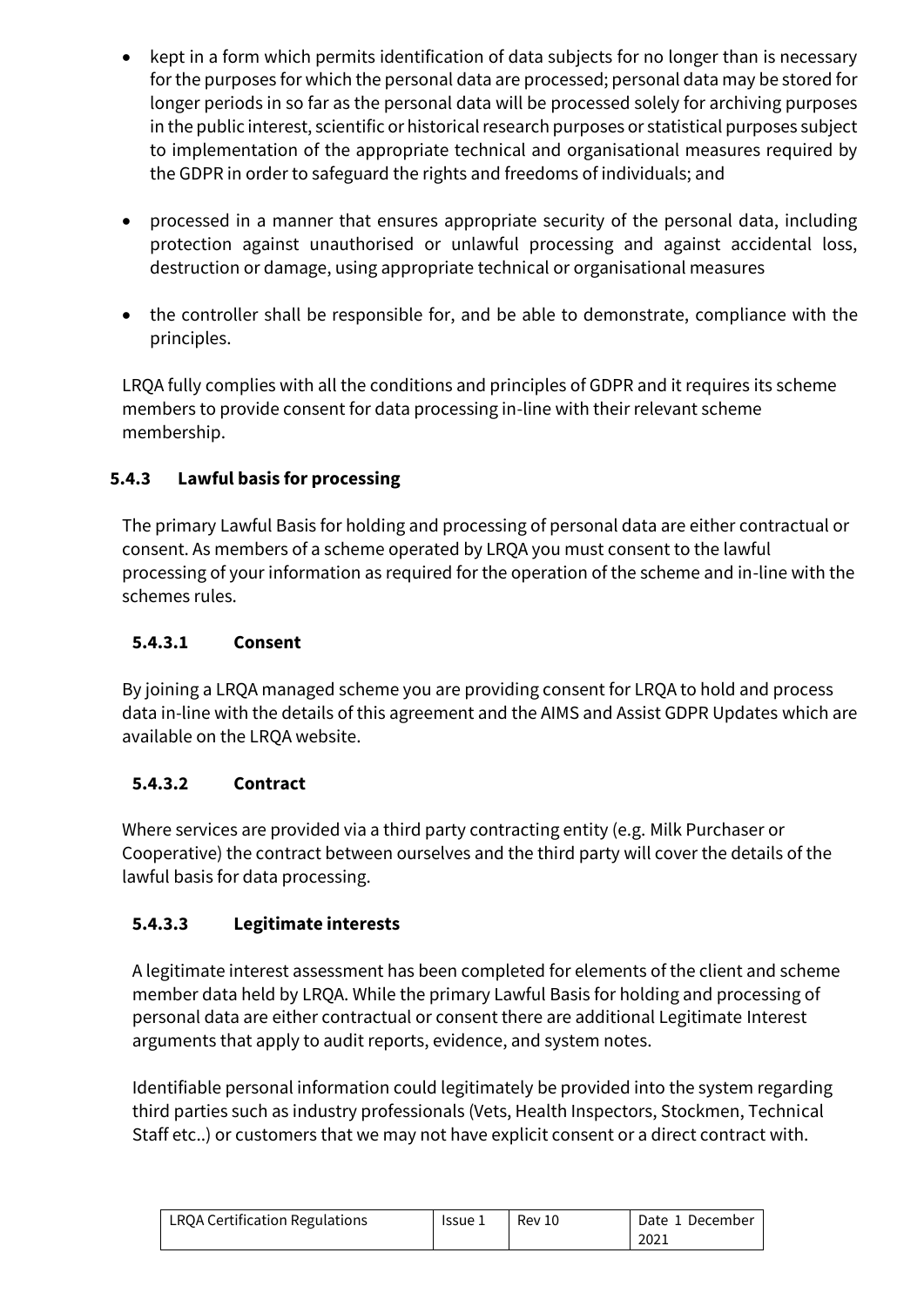LRQA reserves the right to justify the processing of such third party personal information where it forms part of its contractual or data processing duty. In all such circumstance the data will be protected and secured to the same level as any information provided with explicit consent or under contract.

# **5.4.4 Individual rights**

LRQA takes its responsibilities to its scheme members, customers and all data subjects very seriously. We will aim always to comply with the relevant regulations and provide systems and processes to support the following rights:

# **5.4.4.1 Right to be informed**

You have the right to be informed about the collection and use of your personal data. LRQA will provide our privacy policy to all clients and scheme members. The LRQA privacy policy will continue to be reviewed on a quarterly basis to ensure it remains appropriate and reflective of LRQA work.

# **5.4.4.2 Right of access**

You have the right to access your personal data held by LRQA. In all but exceptional cases LRQA will not charge a fee to comply with a subject access request.

However, where a request is manifestly unfounded or excessive, LRQA reserve the right to charge a "reasonable fee" for the administrative costs of complying with the request or if an individual requests further copies of their data following a request. Fees will be based on the administrative costs of providing further copies.

Reponses to requests to access the data will be completed within one month of LRQA receiving the request.

# **5.4.4.3 Right to rectification**

If you believe any personal information held about you by LRQA is inaccurate, you have the right to request to stop the processing of that data and to have the data rectified. Any remedial actions and a response to the request will be completed within one month of LRQA receiving a request to rectification.

# **5.4.4.4 Right to erasure**

You have the right to request that we delete any personal information held about you. Any request will be investigated, actioned and a response to a request will be completed within one month of LRQA receiving the original request. It should be noted that the erasure of data will prevent the continued membership to a scheme.

# **5.4.4.5 Right to restrict processing**

| LRQA Certification Regulations | lssue 1 | Rev 10 | Date 1 December |
|--------------------------------|---------|--------|-----------------|
|                                |         |        | 2021            |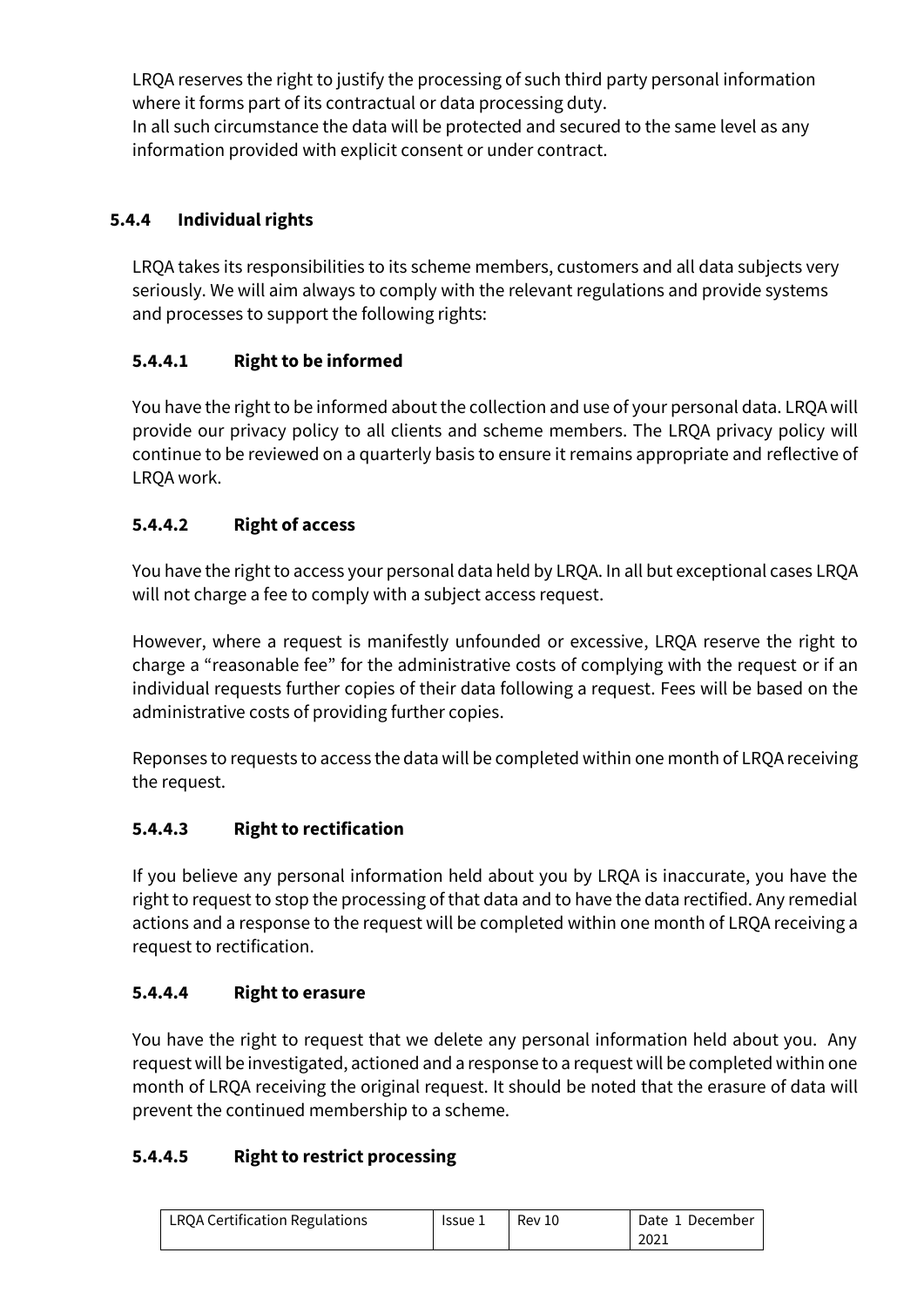You have the right to request LRQA stop processing your personal data. Where this is appropriate and actioned, LRQA will prevent any further processing however, may store the personal data until a request to erase is received. It should be noted that restricting the processing of data may prevent the continued membership to a scheme.

All responses will be completed within one month of LRQA receiving the original request.

# **5.4.4.6 Right to data portability**

You have the right to obtain and reuse your personal data. Requests should be made to the data controller and passed to LRQA via the controller to action in their role as data processor. For electronic requests Acoura will ensure personal data is provided in a readily available format. All responses will be completed within one month of LRQA receiving the original request.

# **5.4.4.7 Right to object**

You have the right to object to the processing of personal data and an absolute right to prevent personal data being used in direct marketing. All responses will be completed within one month of LRQA receiving the original request.

# **5.4.4.8 Rights related to automated decision making including profiling**

LR currently does not undertake any practices where decisions are based on automated processing, including profiling.

If this should change, LRQA will identify and notify you exactly of any change to existing work practices which mean future processes are found to fall under Article 22 of the GDPR. Accordingly, you will always retain the right not to be subject to a decision based solely on automated processing, including profiling.

# **5.4.5 Accountability and governance**

LRQA is accountable for complying with the GDPR and accordingly has undertaken preparation measures to ensure GDPR compliance is met. Measures have included documentation, technical, organisational and the inclusion of new staff roles.

# **5.4.6 Data protection by design and default**

LRQA systems and processes are designed to ensure data protection by default. Any new changes are subject to examination and acceptance by the Design Authority Group before being scheduled for development.

Existing systems are regularly penetration tested and prior to GDPR there has been a code review carried out by a contracted third party expert.

# **5.4.7 Data protection officers**

| LRQA Certification Regulations | Issue 1 | Rev 10 | Date 1 December |
|--------------------------------|---------|--------|-----------------|
|                                |         |        | 2021            |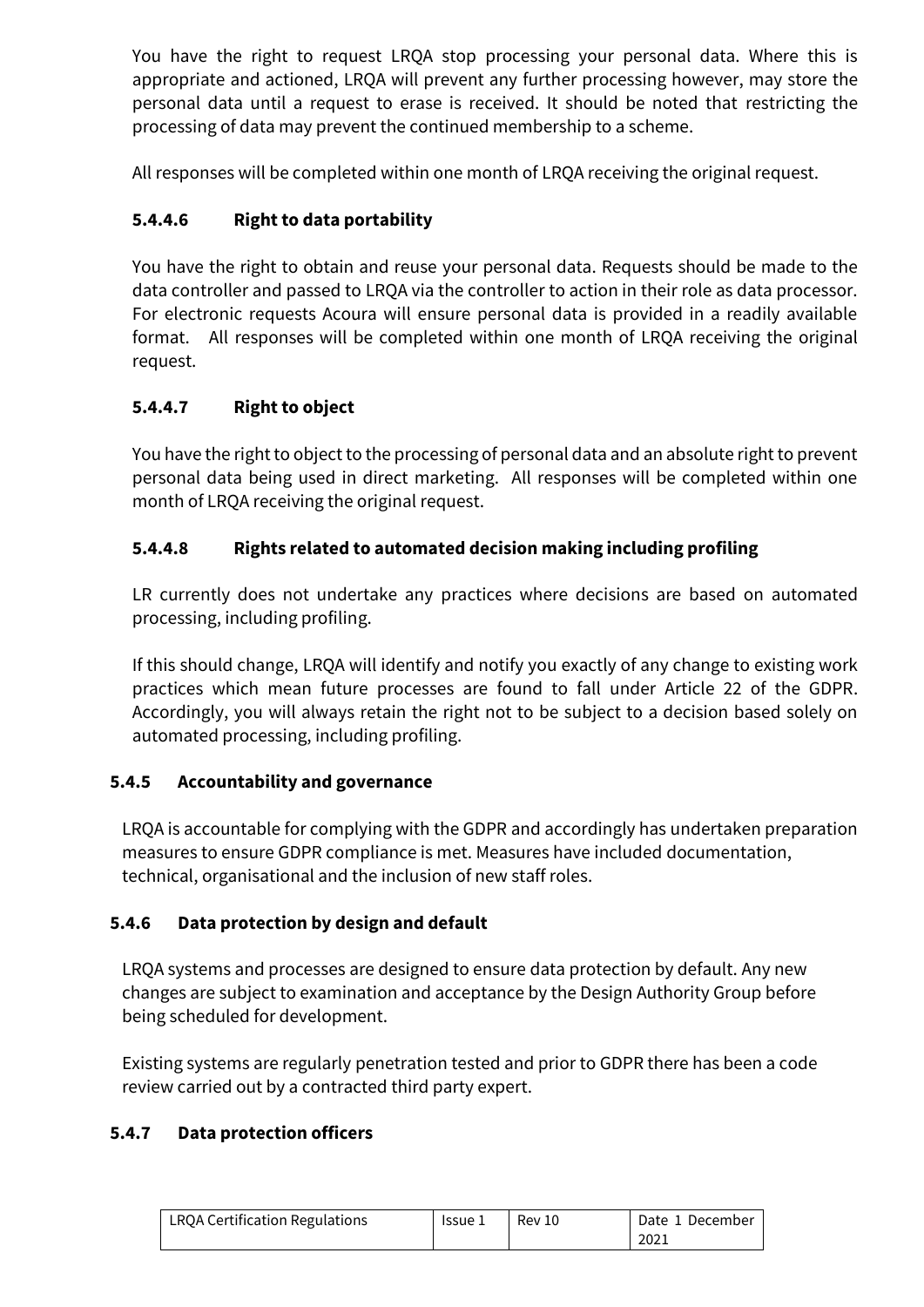LRQA has a designated data protection officer to monitor internal compliance, inform and advise on our data protection obligations, provide advice regarding Data Protection Impact Assessments (DPIAs) and act as main contact with the supervisory authority.

In addition to a data protection officer, LRQA maintains a data steward position that is available to assist and support data subjects and escalate responses to the DPO for further guidance where needed.

In the event of a complaint regarding LRQA managing of data, LRQA follow the GDPR supervisory authority guidance and encourage LRQA to be contacted. The LRQA data steward should be contacted in the first instance and all complaints will be reported to the data protection officer by the data steward.

LRQA meet the requirement as both data controller and data processor, for differing data processing activities, accordingly LRQA details including DPO contact details are available on the ICO Register of Data Controllers.

| LRQA Certification Regulations | lssue 1 | Rev 10 | Date 1 December |
|--------------------------------|---------|--------|-----------------|
|                                |         |        | 2021            |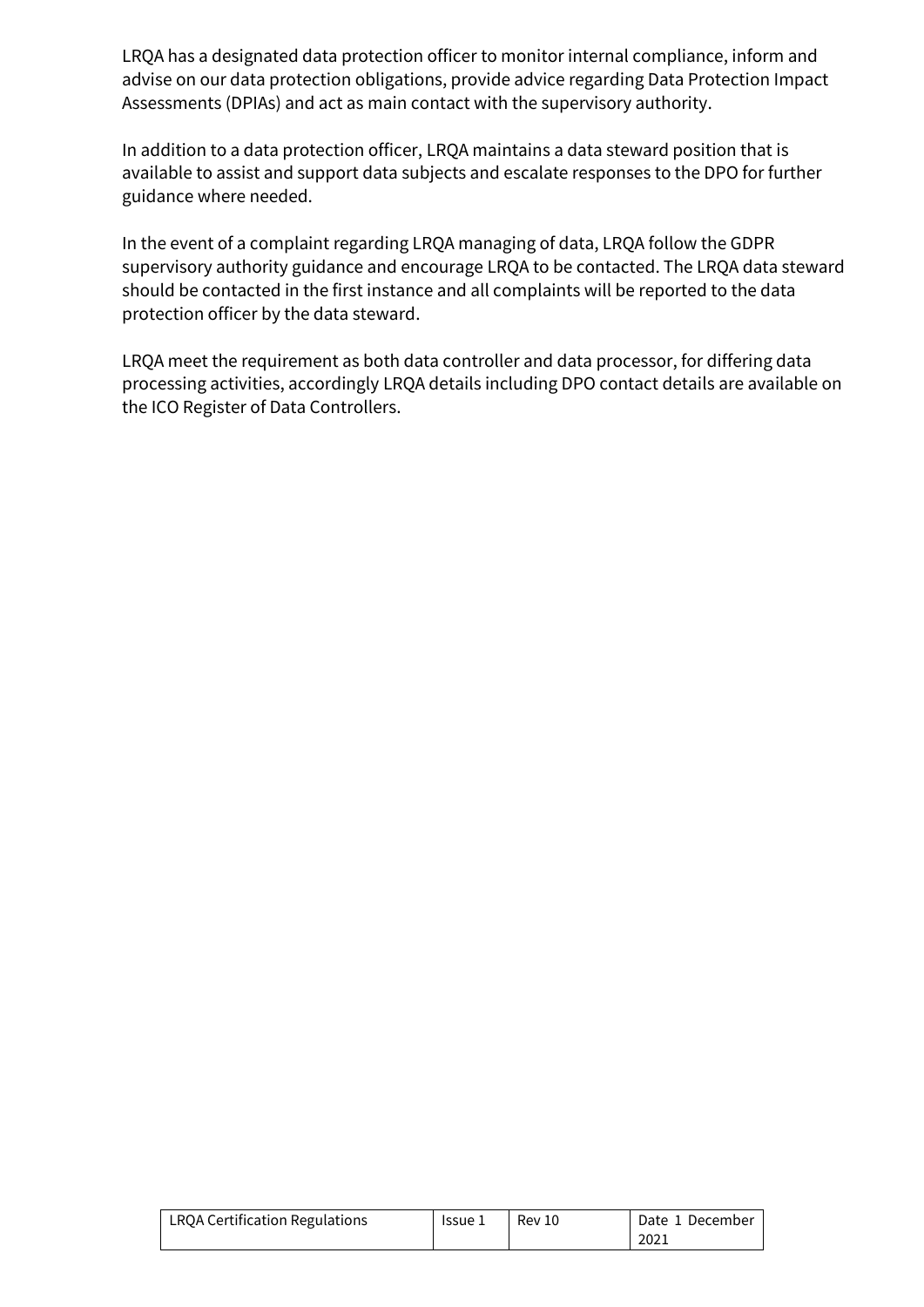# **5.4.8 Security**

LRQA currently processes data securely by means of appropriate technical and organisational measures. LRQA works with its third-party suppliers to ensure data is fully ISO27001 compliant and that data is partitioned with our accreditation responsibilities in accordance with ISO/IEC 17065.

Further information about LRQA security measures are available in the LRQA Data Security Policy May 2018 and LRQA AIMS and Assist Security FAQs which are available on request.

### **5.4.9 International transfers**

All LRQA data is held on UK & European servers (UK for LRQA systems, European for Office365). Some data regarding the delivery of audits (e.g. progress tracking) is presented via Smartsheet which is a US based cloud software.

### **5.4.10 Personal data breaches**

LRQA maintains a formalised investigative process for use in the event of a data breach. Internal Service Level Guidelines for the process are:

- Initial Mitigation within 3 hours of the reported breach
- Initial investigation within 24 hours of the breach
- Full Root Cause Analysis (RCA) within 7 days
- Incident report, effected party contact and resolution and board report within 28 days

In addition to the incident report and RCA the data breach is logged within LRQA's data breach register which is part of the groups accredited Quality Management System.

### **5.4.11 Derived Data and Analytics**

As part of our ongoing efforts to improve service accuracy and efficiency LRQA uses data analytic approaches to derive learnings from aggregated data.

The ICO provides six key recommendations for compliance of derived data and analytics with GDPR and we are fully supportive of, and adopt in full:

- anonymise personal data, where personal data is not necessary for the analysis;
- be transparent about the use of personal data for big data analytics and provide privacy notices at appropriate stages throughout a big data project;
- embed a privacy impact assessment process into big data projects to help identify privacy risks and address them;
- adopt a privacy by design approach in the development and application of big data analytics;
- develop ethical principles to help reinforce key data protection principles; and
- implement internal and external audits of machine learning algorithms to check for bias, discrimination and errors.

| LRQA Certification Regulations | Issue 1 | Rev 10 | Date 1 December |
|--------------------------------|---------|--------|-----------------|
|                                |         |        | 2021            |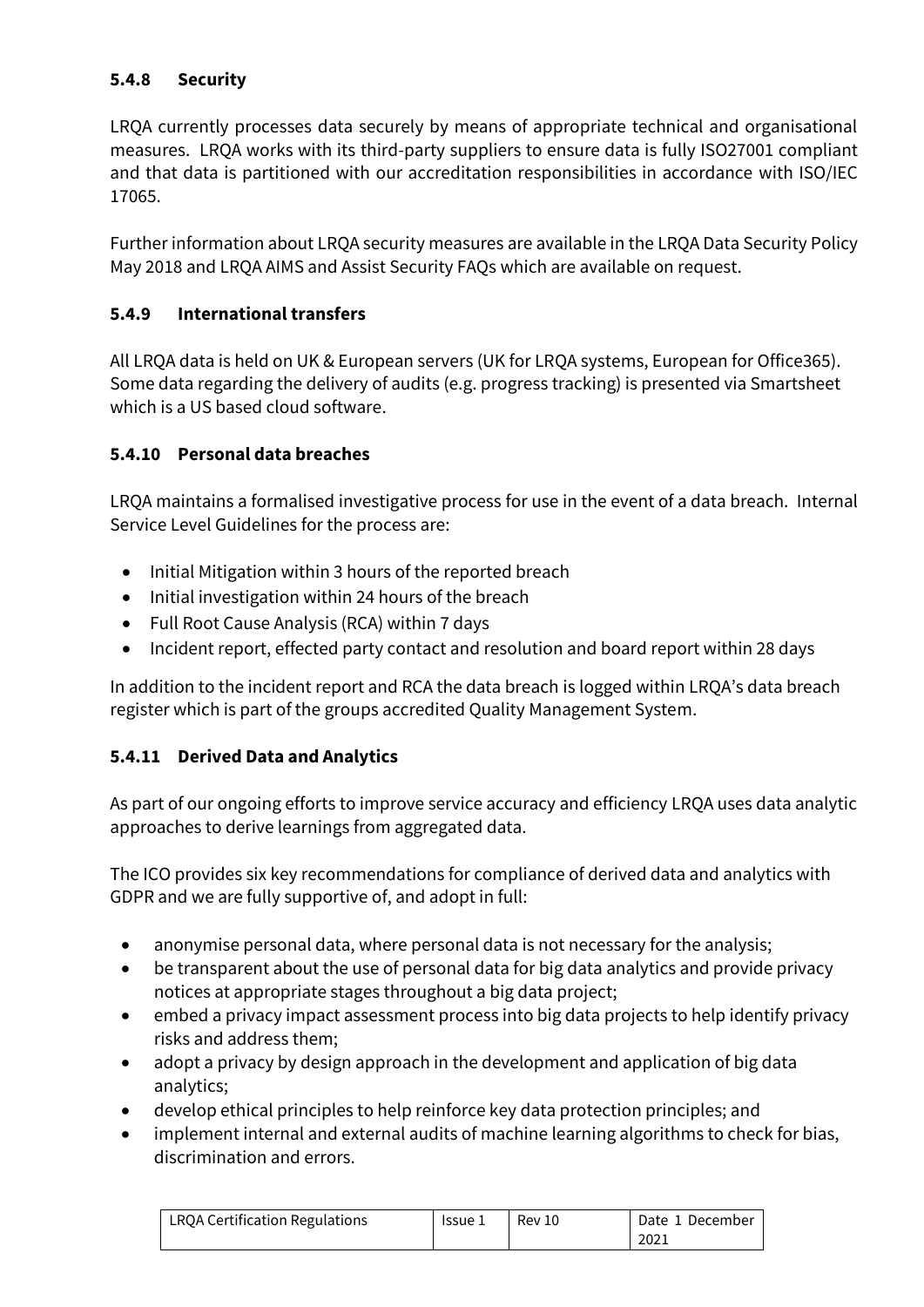Examples of where anonymised, aggregated learnings and analytics may have considerable benefit to clients, scheme members and industry include:

- Average non-compliance rates and sector based standard deviations that can be used to calibrate the fairness of audits between members and schemes.
- The calibration of non-compliance rates over time to insure the maintenance of standards.
- The development of advanced analytics (including machine learning) to provide additional quality checks and validation capacity.

Details of the purpose of any of your data that has been anonymised and included in any analysis will be part of any Right of Access request.

Derived learnings based on any aggregated data are excluded from erasure, restriction or portability if they no longer contain any personally identifiable data.

# <span id="page-10-0"></span>**6. Role of LRQA Technical Advisory Committee (TAC)**

- **6.1** Where appropriate, LRQA appoints a TAC to advise on technical matters relating to the issue, maintenance and withdrawal of Certificates.
- **6.2** The composition of a Scheme TAC is available from the LRQA Edinburgh office.

### <span id="page-10-1"></span>**7. How to join a Scheme**

- **7.1** Application information and scheme standards are available on the LRQA website or on request from the Edinburgh office.
- **7.2** Application to join a Scheme must be made on the appropriate application form available from the LRQA website or Edinburgh office and be accompanied by the appropriate payment. Fees are shown on current application forms and, if necessary, are available from the LRQA Edinburgh office. A separate application is required for each production or processing unit/site. An acknowledgement on receipt of an application form and the membership fee is sent to the applicant.
- **7.3** Unless otherwise notified, all memberships shall be due for renewal annually. LRQA shall notify existing members of their renewal fee prior to the renewal date.

### <span id="page-10-2"></span>**8. Assessments**

**8.1** LRQA appointed auditors will carry out all assessments. Member's product, the process, the production environment, the production, storage and distribution facilities and records shall be assessed annually or at an interval determined by LRQA. Applicants shall be contacted to arrange a suitable date for an assessment within 4 weeks of LRQA receiving the application. Unless otherwise notified, re-assessment visits shall be by appointment. When arranging assessments, if the initial prospective date is unsuitable, then a further date must be arranged. Failure to agree to an appointment within the required timescale could lead to suspension of membership until a visit is completed. Spot-checks may be carried out by auditors. These may be unannounced.

| LRQA Certification Regulations | lssue 1 | Rev 10 | Date 1 December |
|--------------------------------|---------|--------|-----------------|
|                                |         |        | 2021            |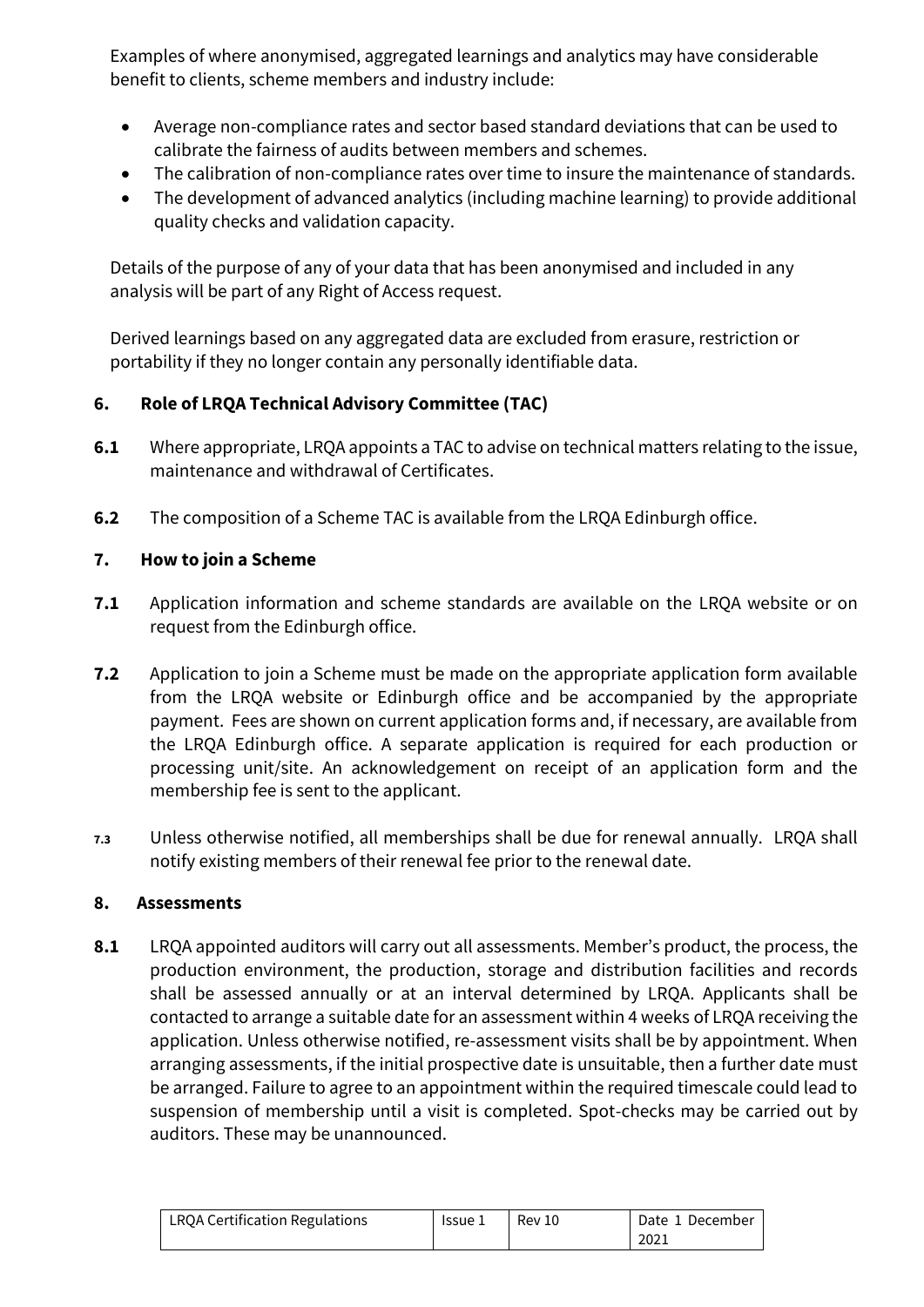**8.2** The assessment shall be conducted against the current issue of the relevant Scheme Standards and related documents. At the time of the assessment, a check shall be made that records and circumstances support the declaration of the calculation of the membership fee, if appropriate.

### <span id="page-11-0"></span>**9. Certification Decisions**

- **9.1** Following consideration of the assessment report by LRQAQ, the member shall be notified in writing of the outcome of the assessment and, where appropriate, the certification category awarded. This letter shall include, if appropriate, notification of any noncompliances requiring corrective action and, where appropriate, timescale for completion. A Certificate or Statement shall also be issued along with Certification Scheme Mark, e.g. stickers or passports, where appropriate.
- **9.2** A Certificate granted to an approved member is valid from the date of issue with its maintenance being subject to the member continuing to meet the requirements of Scheme Standards and Certification Regulations.
- **9.3** The Certification Scheme Mark may only be used in an approved form and only on products which are subject to the Certificate of Conformity issued to the producer concerned.
- **9.4** A member may be suspended from the Scheme for failing to meet the requirements of Scheme Standards or Certification Regulations. A member may withdraw voluntarily at any time, having paid all outstanding fees. In cases of suspension or withdrawal the Certificate is no longer valid, the Certification Scheme Mark can no longer be used by the member and no refund of membership fees will be made.
- **9.5** A member that has not provided satisfactory corrective action in line with the individual requirements of the Scheme Standard will be not-approved or suspended or withdrawn and will be required to reapply, if they wish to continue with the scheme.

### <span id="page-11-1"></span>**10. Membership Categories**

**10.1** An explanation of membership categories for each Scheme is available from the LRQA Edinburgh office.

# <span id="page-11-2"></span>**11. Amendments to Scheme Standards & Certification Regulations**

- **11.1** The Scheme Standards are subject to a formal review by the appropriate Scheme Owner on a regular basis. Approved members shall be notified (through publications, electronic media or other means) of any amendments to the Scheme Standards and conditions that may affect them
- **11.2** Certification Regulations may be altered at any time. LRQA shall provide (through publications, electronic media or other means) updated Certification Regulations as soon as reasonably practicable. The current issue of Certification Regulations is available from the LR Edinburgh office and website at www.lrqa.com.

### <span id="page-11-3"></span>**12. Approved Lists**

| LRQA Certification Regulations | lssue 1 | Rev 10 | Date 1 December |
|--------------------------------|---------|--------|-----------------|
|                                |         |        | 2021            |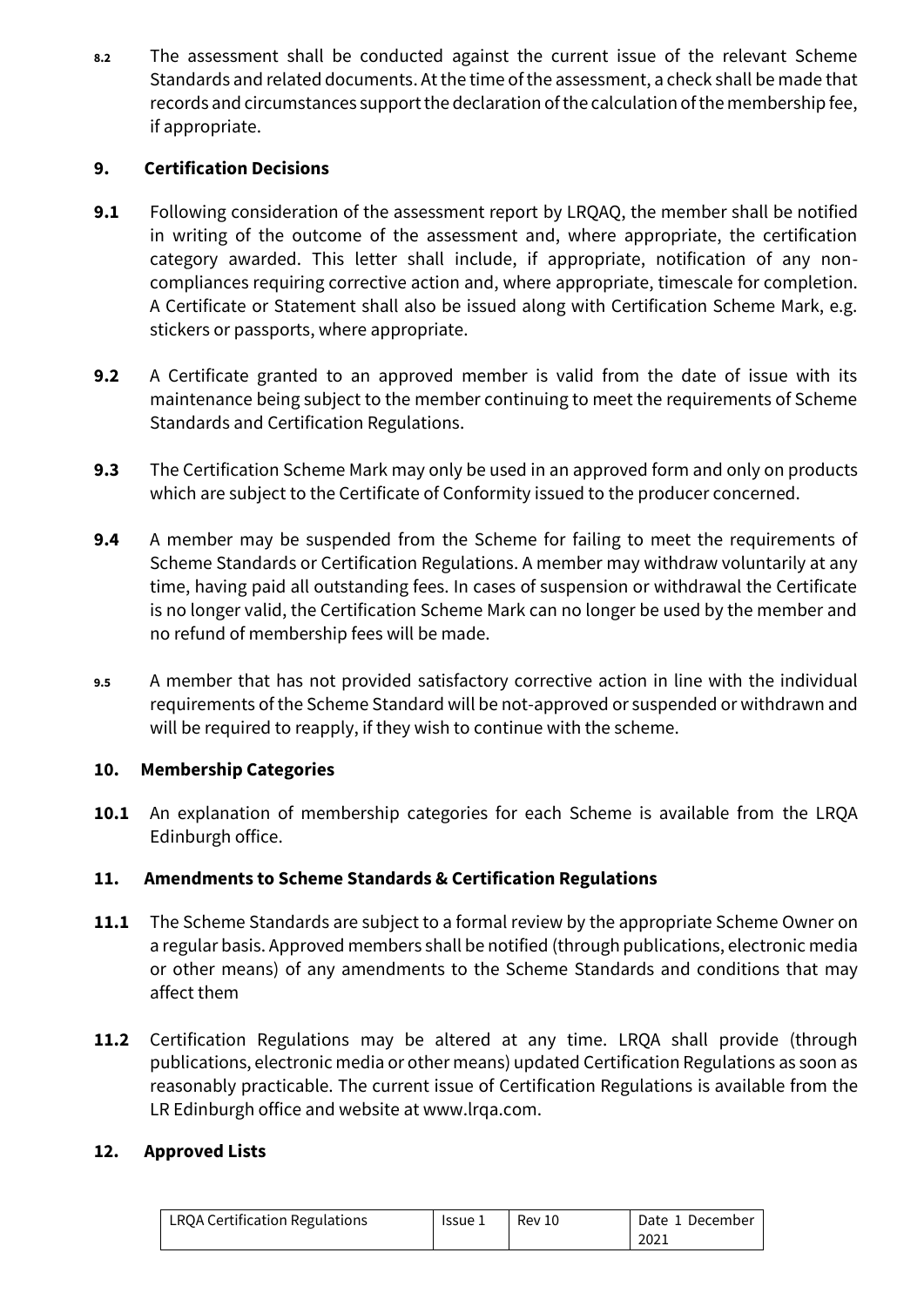- **12.1** LRQA may make available to Scheme Owners and authorised parties, on request, an up to date list of all members and the products for which they hold approval.
- **12.2** Any member who does not wish to have their membership details circulated on the list must notify the Scheme office in writing.
- **12.3** Regardless of action taken under 11.2, the Scheme Owner may notify those with a commercial interest, that a member's certification has been withdrawn.

#### <span id="page-12-0"></span>**13. Right of Decision Review and Appeal**

- **13.1 Review.** A member has the right to request a review of a decision on certification taken by LRQA by lodging notice of request for review in writing stating appropriate grounds to the Scheme Manager within 14 days of being notified of the decision against which the review is being made. The Scheme Manager shall refer the review to the appropriate LRQA TAC or competent individual and the decision will be reviewed. The member shall be informed in writing of the decision made within 14 days of receipt by the Scheme Manager of the review documentation. During the period of review the original LRQA certification decision will stand.
- **13.2 Appeal.** If a member wishes to appeal against the review decision, they shall do so in writing to the LRQA Edinburgh Senior Team within 14 days of receipt of the review decision, giving details of the grounds for appeal. The LRQA Senior Team shall acknowledge receipt of the appeal within 7 days and shall advise the member of the appeal process, including the formation of an independent committee to investigate and the time scale for dealing with the appeal. LRQA reserves the right to charge the costs of appeal to the appellant should the appeal fail. During the period of appeal the original LRQA certification decision will stand.

#### <span id="page-12-1"></span>**14. Suspension and reinstatement**

- **14.1** LRQA shall be entitled to suspend a Certificate and/or membership of a Scheme should it become aware of breaches to any requirements specified in (3) Member/Applicant Obligations or (4) Use of Licenses, Certificates and Marks of Conformity.
- **14.2** LRQA shall be entitled to suspend membership/application immediately if it is notified of (or becomes aware of) a prosecution relating to a member's business or if notified of (or becomes aware of) a breach of relevant industry related legislation. If the member is subsequently convicted of an offence in relation to their business, LRQA shall be entitled to suspend membership/application with immediate effect, to accept undertakings from the member or to take no further action.
- **14.3** If LRQA accepts undertakings from the member, membership/application shall be reinstated subject to satisfactory compliance with the member's undertaking. If LRQA decides to take no further action membership/application shall be reinstated with immediate effect.
- **14.4** LRQA handles suspensions of this nature in accordance with its Membership Suspension Policy. This is available on request from the LRQA Edinburgh office.

#### <span id="page-12-2"></span>**15. Complaints**

| LRQA Certification Regulations | Issue 1 | Rev 10 | Date 1 December |
|--------------------------------|---------|--------|-----------------|
|                                |         |        | 2021            |